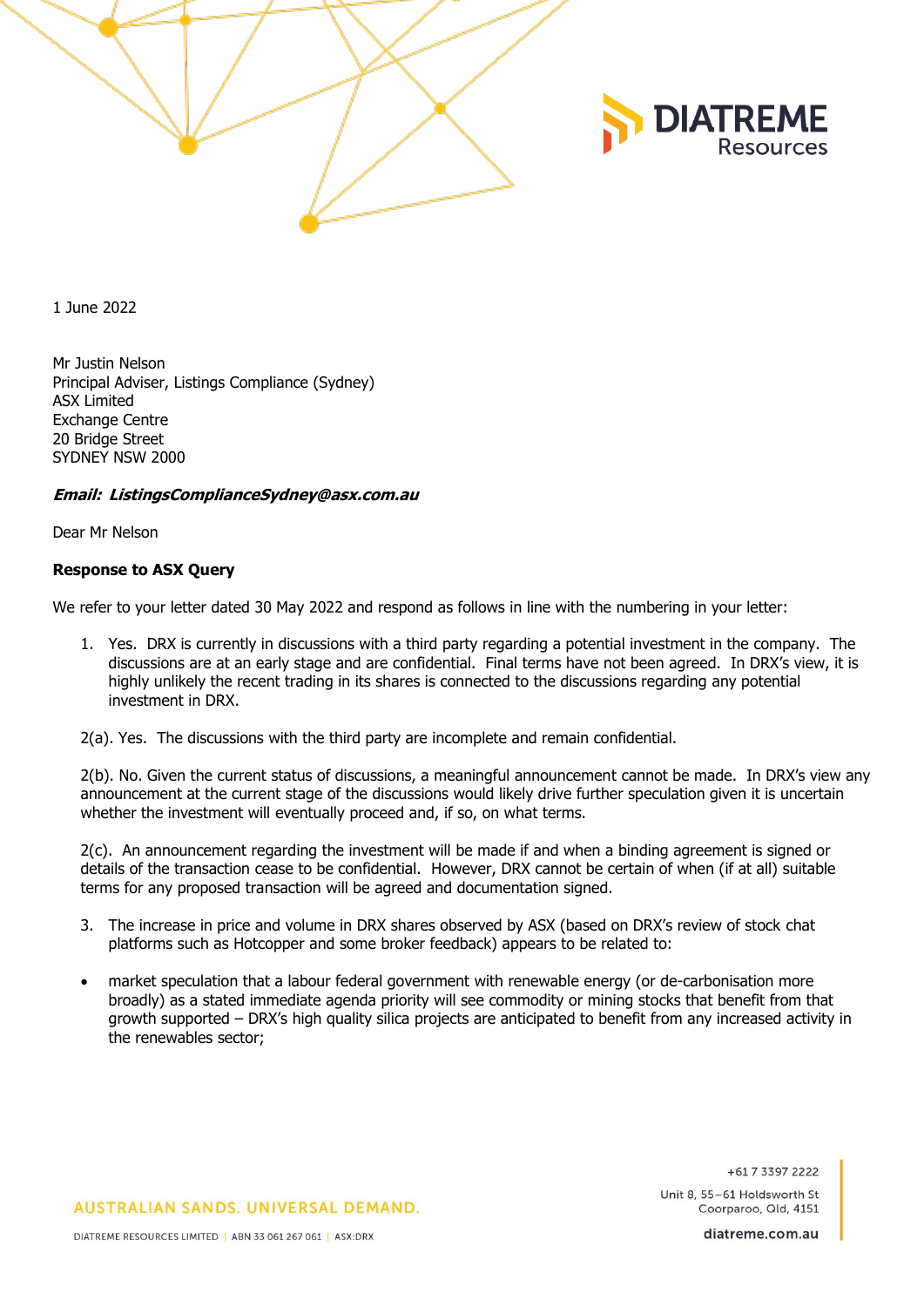

- market traders realising silica is fundamental to solar panel manufacturing and consequently DRX is well positioned to benefit from any push into renewable energy in Australia or Asian markets more generally;
- renewed broker and institutional interest in this sector following silicon's recent addition to the Federal Government's critical minerals list;
- recent strong market support for companies with strong ESG principals in their current or planned Project development programs;
- the above factors combined with the current advanced status of DRX's projects (in particular when compared to its peers in Western Australia)
- some speculation on a transaction relating to the company's Cyclone HM asset. DRX is not currently in discussions regarding a transaction relating to that asset, but as has been previously announced, has a number of parties in the Project data room considering whether the asset is of interest to them.
- 4. DRX is in compliance with the listing rules and, in particular, listing rule 3.1.
- 5. DRX's responses above have been authorised by an officer of DRX with delegated authority from the board to respond to ASX on disclosure matters.

Yours faithfully

Tuan Do CFO & Company Secretary Diatreme Resources Ltd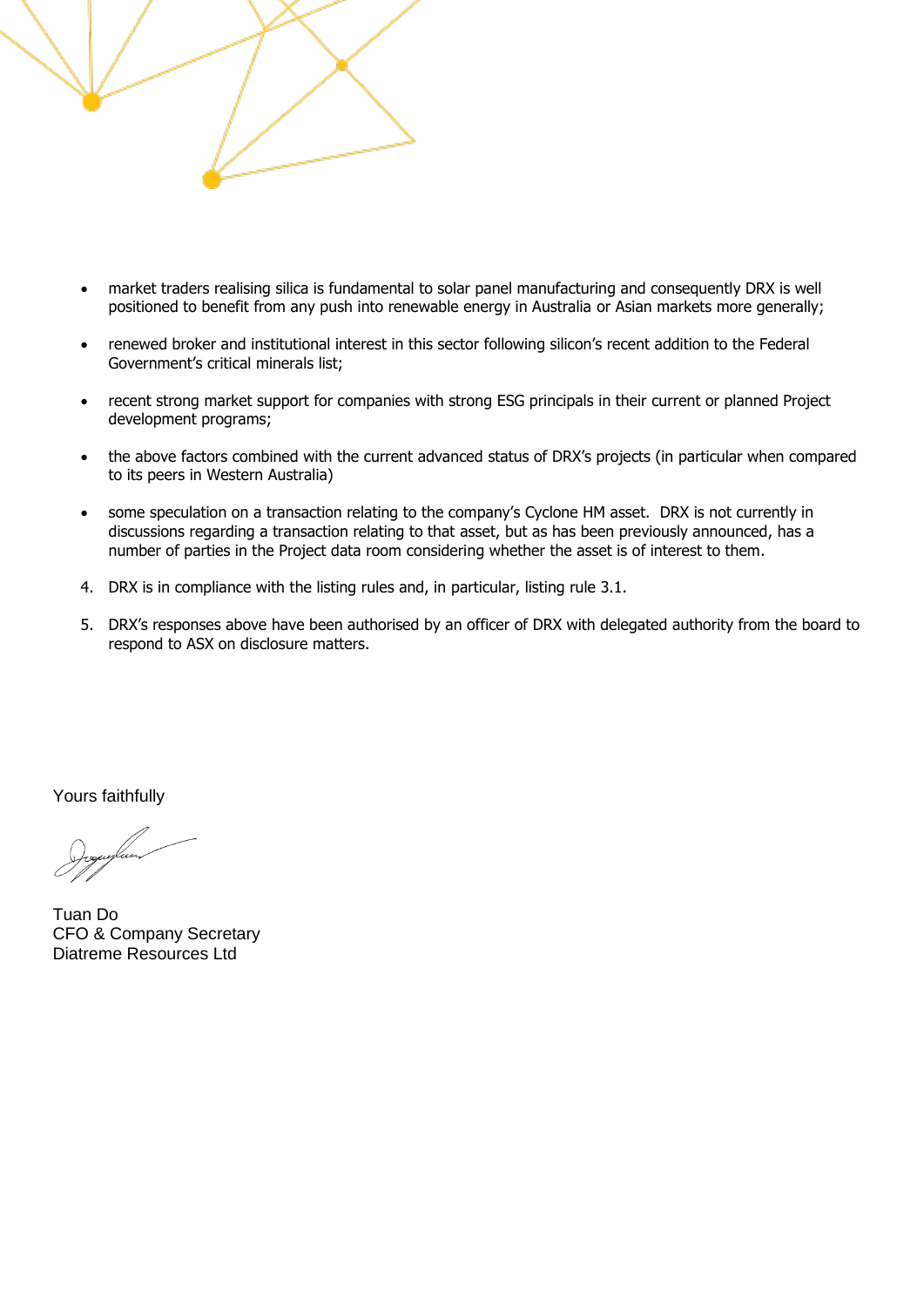

30 May 2022

Reference: 53274

Mr Tuan Do Company Secretary Diatreme Resources Limited Unit 8, 55-61 Holdsworth Street Coorparoo, Qld 4151

By email: tuan.do@diatreme.com.au

Dear Mr Do

### **Diatreme Resources Limited ('DRX'): Price - Query**

ASX refers to the following:

- A. The change in the price of DRX's securities from a low of \$0.025 to a high of \$0.035 today.
- B. The significant increase in the volume of DRX's securities traded from 27 May 2022 to 30 May 2022.

#### **Request for information**

In light of this, ASX asks DRX to respond separately to each of the following questions and requests for information:

- 1. Is DRX aware of any information concerning it that has not been announced to the market which, if known by some in the market, could explain the recent trading in its securities?
- 2. If the answer to question 1 is "yes".
	- (a) Is DRX relying on Listing Rule 3.1A not to announce that information under Listing Rule 3.1? Please note that the recent trading in DRX's securities would suggest to ASX that such information may have ceased to be confidential and therefore DRX may no longer be able to rely on Listing Rule 3.1A. Accordingly, if the answer to this question is "yes", you need to contact us immediately to discuss the situation.
	- (b) Can an announcement be made immediately? Please note, if the answer to this question is "no", you need to contact us immediately to discuss requesting a trading halt (see below).
	- (c) If an announcement cannot be made immediately, why not and when is it expected that an announcement will be made?
- 3. If the answer to question 1 is "no", is there any other explanation that DRX may have for the recent trading in its securities?
- 4. Please confirm that DRX is complying with the Listing Rules and, in particular, Listing Rule 3.1.
- 5. Please confirm that DRX's responses to the questions above have been authorised and approved under its published continuous disclosure policy or otherwise by its board or an officer of DRX with delegated authority from the board to respond to ASX on disclosure matters.

#### **When and where to send your response**

This request is made under Listing Rule 18.7. Your response is required as soon as reasonably possible and, in any event, by no later than **9.00 AM AEST Tuesday, 31 May 2022**. You should note that if the information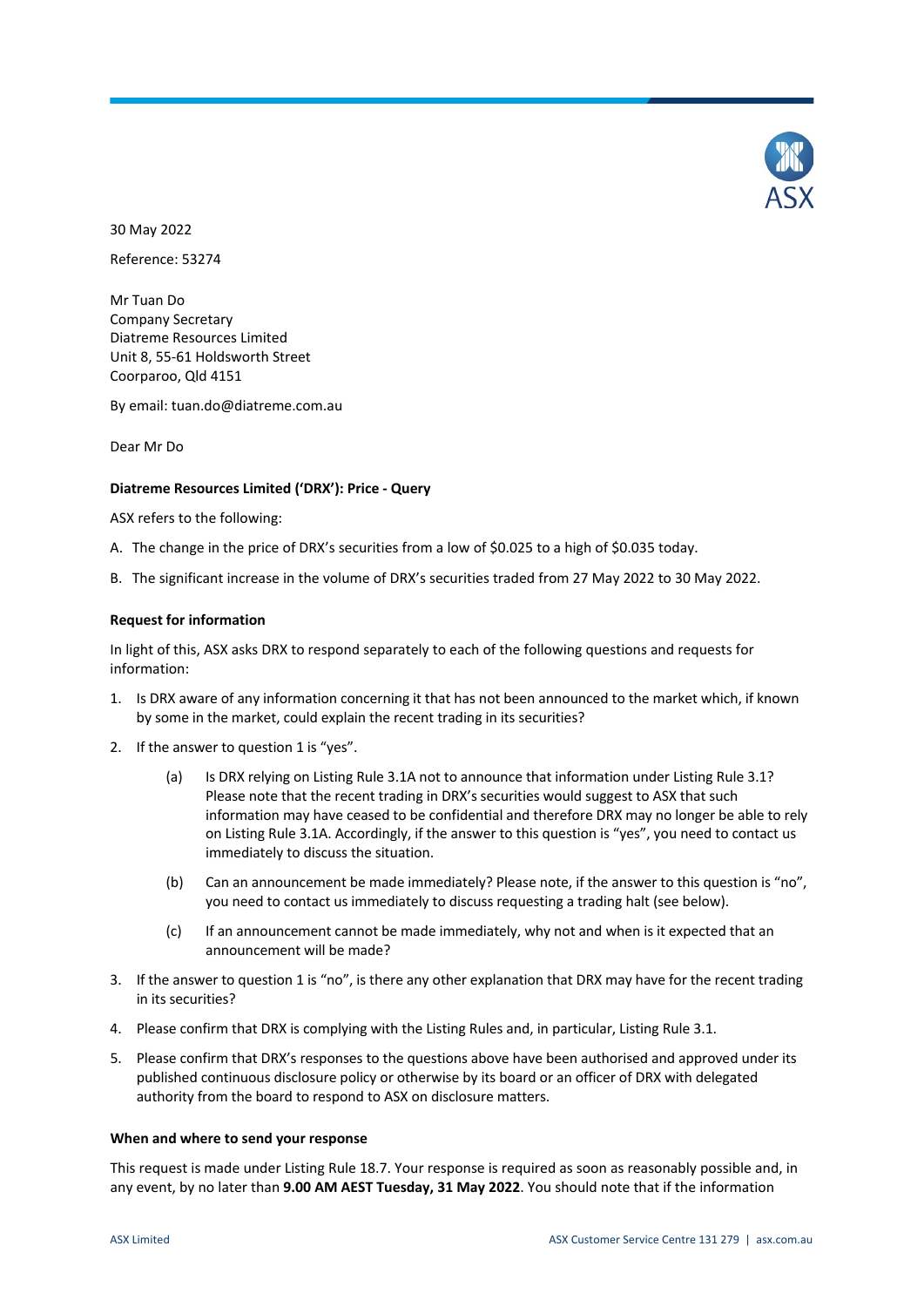requested by this letter is information required to be given to ASX under Listing Rule 3.1 and it does not fall within the exceptions mentioned in Listing Rule 3.1A, DRX's obligation is to disclose the information 'immediately'. This may require the information to be disclosed before the deadline set out in the previous paragraph and may require DRX to request a trading halt immediately.

Your response should be sent to me by e-mail at **ListingsComplianceSydney@asx.com.au**. It should not be sent directly to the ASX Market Announcements Office. This is to allow me to review your response to confirm that it is in a form appropriate for release to the market, before it is published on the ASX Market Announcements Platform.

# **Trading halt**

If you are unable to respond to this letter by the time specified above, or if the answer to question 1 is "yes" and an announcement cannot be made immediately, you should discuss with us whether it is appropriate to request a trading halt in DRX's securities under Listing Rule 17.1. If you wish a trading halt, you must tell us:

- the reasons for the trading halt;
- how long you want the trading halt to last;
- the event you expect to happen that will end the trading halt;
- that you are not aware of any reason why the trading halt should not be granted; and
- any other information necessary to inform the market about the trading halt, or that we ask for.

We require the request for a trading halt to be in writing. The trading halt cannot extend past the commencement of normal trading on the second day after the day on which it is granted. You can find further information about trading halts in Guidance Note 16 *Trading Halts & Voluntary Suspensions*.

## **Suspension**

If you are unable to respond to this letter by the time specified above, ASX will likely suspend trading in DRX's securities under Listing Rule 17.3.

## **Listing Rules 3.1 and 3.1A**

In responding to this letter, you should have regard to DRX's obligations under Listing Rules 3.1 and 3.1A and also to Guidance Note 8 *Continuous Disclosure*: Listing Rules 3.1 – 3.1B. It should be noted that DRX's obligation to disclose information under Listing Rule 3.1 is not confined to, nor is it necessarily satisfied by, answering the questions set out in this letter.

## **Release of correspondence between ASX and entity**

We reserve the right to release a copy of this letter, your reply and any other related correspondence between us to the market under Listing Rule 18.7A.

## **Questions**

If you have any questions in relation to the above, please do not hesitate to contact me.

Yours sincerely